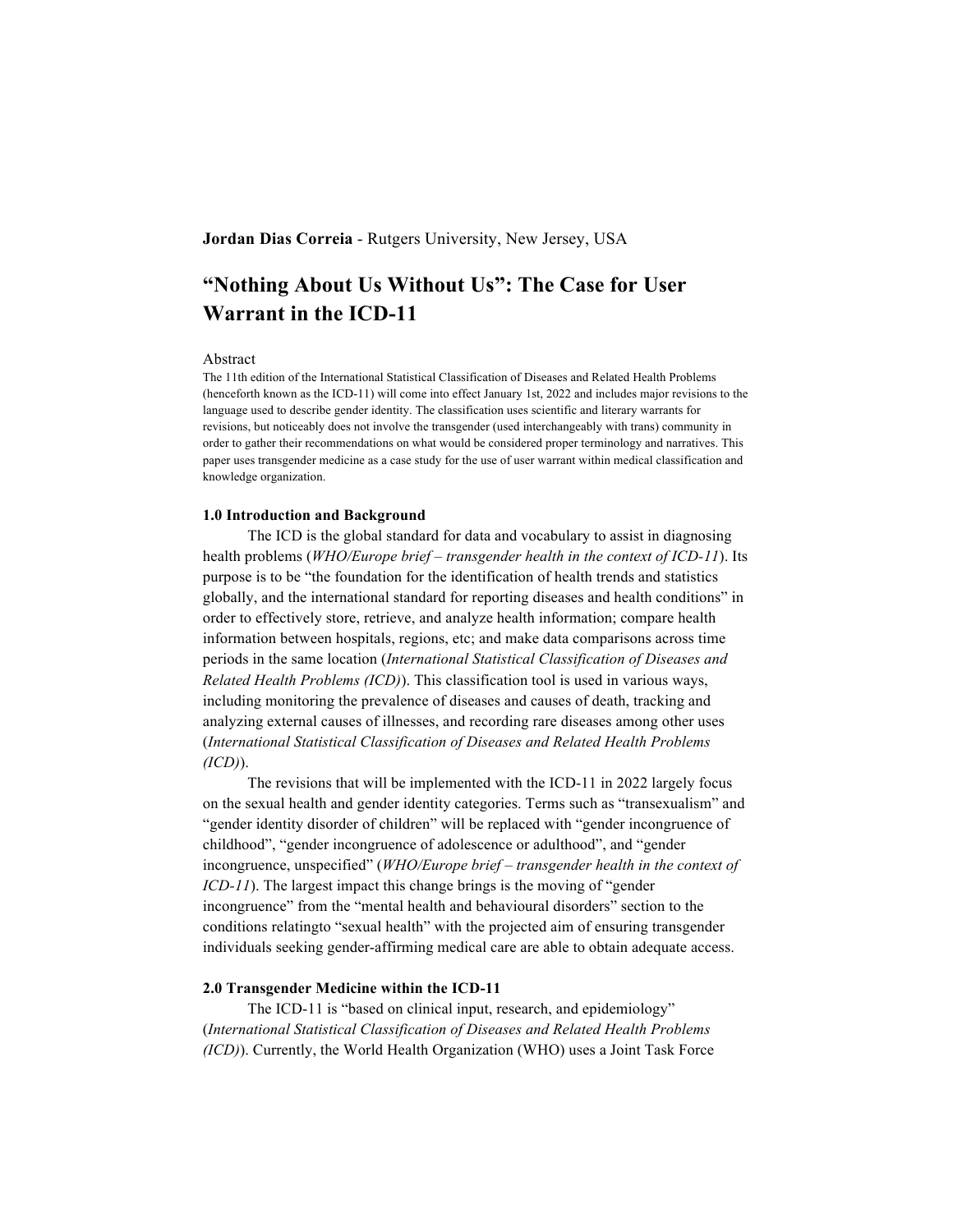(JTF) to provide advice for ICD revisions based on scientific research (*Groups that were involved in ICD-11 Revision Process*). Members of the JTF include medical professionals and statisticians from different institutions, including universities, medical institutions, and government organizations (*ICD-11-MMS Joint Task Force (JTF) 2018*, 2018), making scientific and literary warrants the basis for the ICD. However, a cursory glance at the members' descriptions show that these professionals do not specifically work with transgender patients nor are any transgender advocacy groups involved with the revisions. These clinicians and medical professionals may have trangender patients and even advocate for equitability in medicine, but the lack of transgender-centered care means they may miss the nuances of medical transitioning and transgender culture.

These missed nuances are prevalent within the new descriptions of the revised categories as much of it stems from the 'Wrong Body Narrative' (WBN), "the associated tales of moving from one gender category to another to solve the 'problem' of being born in the wrong body" (Hughes, 2018, 181). The narrative describes a disconnect between the body and mind (or gender identity) (Hughes, 2018, 182) that can be shown through certain stories or actions (e.g. wanting to play with cars instead of dolls as a child). WBN is often utilized by transgender people in order to gain access to certain medical procedures (Hughes, 2018, 185), but many trans people reject the notion as it does not align with their journey through gender exploration and discovery. The narrative serves as a box, rather than a playing field, for how trans bodies are conceptualized, lived in, and normalized (Hughes, 2018, 181), and fails to consider the cultural, familial, and geographic aspects of transition. A transgender man who grew up in a family of mechanics, for example, may not believe WBN describes his situation because it was expected of him to enjoy the "masculine" activity of fixing cars.

The "gender incongruence" categories lean into this narrative in order to more easily define trans individuals' gender dysphoria experience. "Gender incongruence of childhood" is marked by a disparity between a pre-pubertal child's assigned gender and experienced or expressed gender (World Health Organization, 2018). Part of this disparity includes "a strong desire to be a different gender than the assigned sex; a strong dislike on the child's part of his or her sexual anatomy or anticipated secondary sex characteristics and/or a strong desire for the primary and/or anticipated secondary sex characteristics that match the experienced gender; and make-believe or fantasy play, toys, games, or activities and playmates that are typical of the experienced gender rather than the assigned sex" (World Health Organization, 2018). The description for "Gender incongruence of adolescents and adults" similarly states that it is categorized by "characterised by a marked and persistent incongruence between an individual's experienced gender and the assigned sex" (World Health Organization, 2018). With both these descriptions, there is a focus on a disconnect between the identity and body and a resulting anguish with the development of the body. However, many trans people

2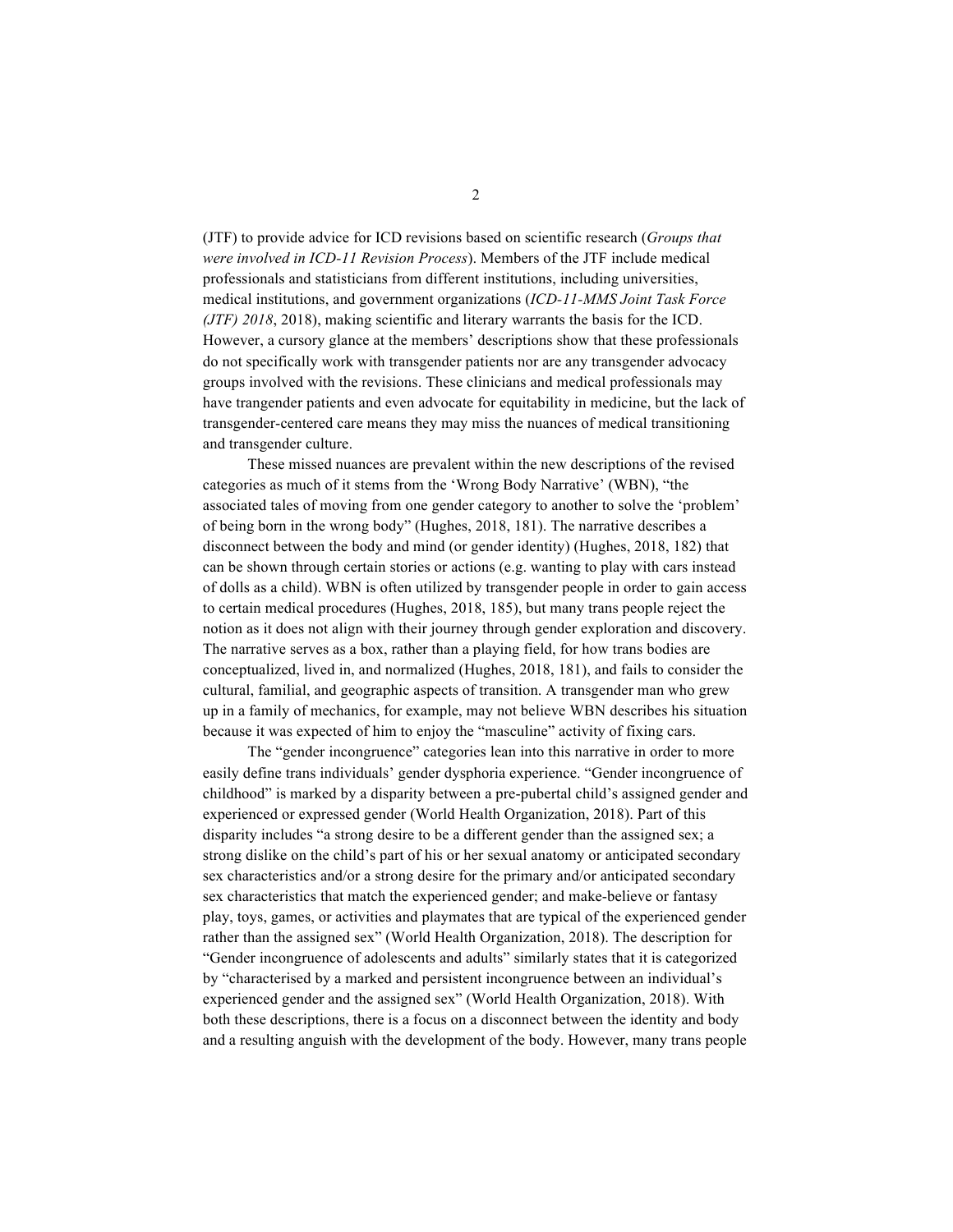do not feel this type of disconnect at an early age or even at all. In *Trans: A Memoir*, Juliet Jacques (2016) states that the WBN "had never quite spoken to me" (75) and instead felt "not trapped in the wrong body but trapped in the wrong society" (305). Within the medical classification of transgender people, the focus in on the individual's perceptions of feeling different than the societal standard, which many trans people reject, rather than the ways in which society pushes away and dismisses trans people.

### **3.0 The Case for User Warrant**

As scholars have demonstrated through their work, classification of peoples and groups, and the warrants used to define them, has long term impacts on them, such as how they are classified (and humanized) in other classification systems and how they are represented and treated in government policy (Olsen, 2002, 169-170; Roberto, 2021, 87; Bowker & Star, 2008, 195-225). In particular, literary warrant is limited as terminology in some areas, including gender studies, are rapidly changing and inconsistently applied, resulting in the justification of using outdated and offensive terminology (Olsen, 2000, pp. 57-58). Scientific warrant works in tandem with literary warrant as "the use of literary warrant is de facto consultation with subject experts; if the terms used in the documents are used for the subjects and the authors of the documents are assumed to be expert over that which they write, then expert opinion is reflected in literary warrant" (Hoerman & Furniss, 2000). User warrant is important to incorporate as it allows transgender people to define themselves since scientific and literary warrants often lack the capacity.

Trans people, as a group, do not have set terminology that encompasses everyone in the community, as KR Roberto's survey results (Roberto, 2021, 110-124) and Claire McDonald's Instagram data collection (McDonald, 2020, 291-292) demonstrates. Both scholars have found that trans people define themselves with a wide variety of terms, including transgender, transexual, trans man, nonbinary, etc. This research can further indicate that there is no set narrative each person prescribes by. They often use their own language to describe their gender and experiences and, similar to using WBN in order to gain access to transition needs, use certain terms 'they disliked or never used otherwise in order to explain their genders in ways that allowed non-trans people to grasp the basic principles; examples of this reluctant language include 'transgender,' 'MTF [or FTM],' and 'born female [or male]'" (Roberto, 2021, 126-127).

The ICD-11 proves to be a prime case for the use of user warrant, in addition to scientific and expert warrants, when classifying medical information as it may change the descriptions and classification of transgender medical terminology in order to better reflect the transgender community's varied transition journey. Transgender people currently are not allowed to have the agency to define their medical transition experiences, but it is necessary to allow them to do so. There is no set terminology that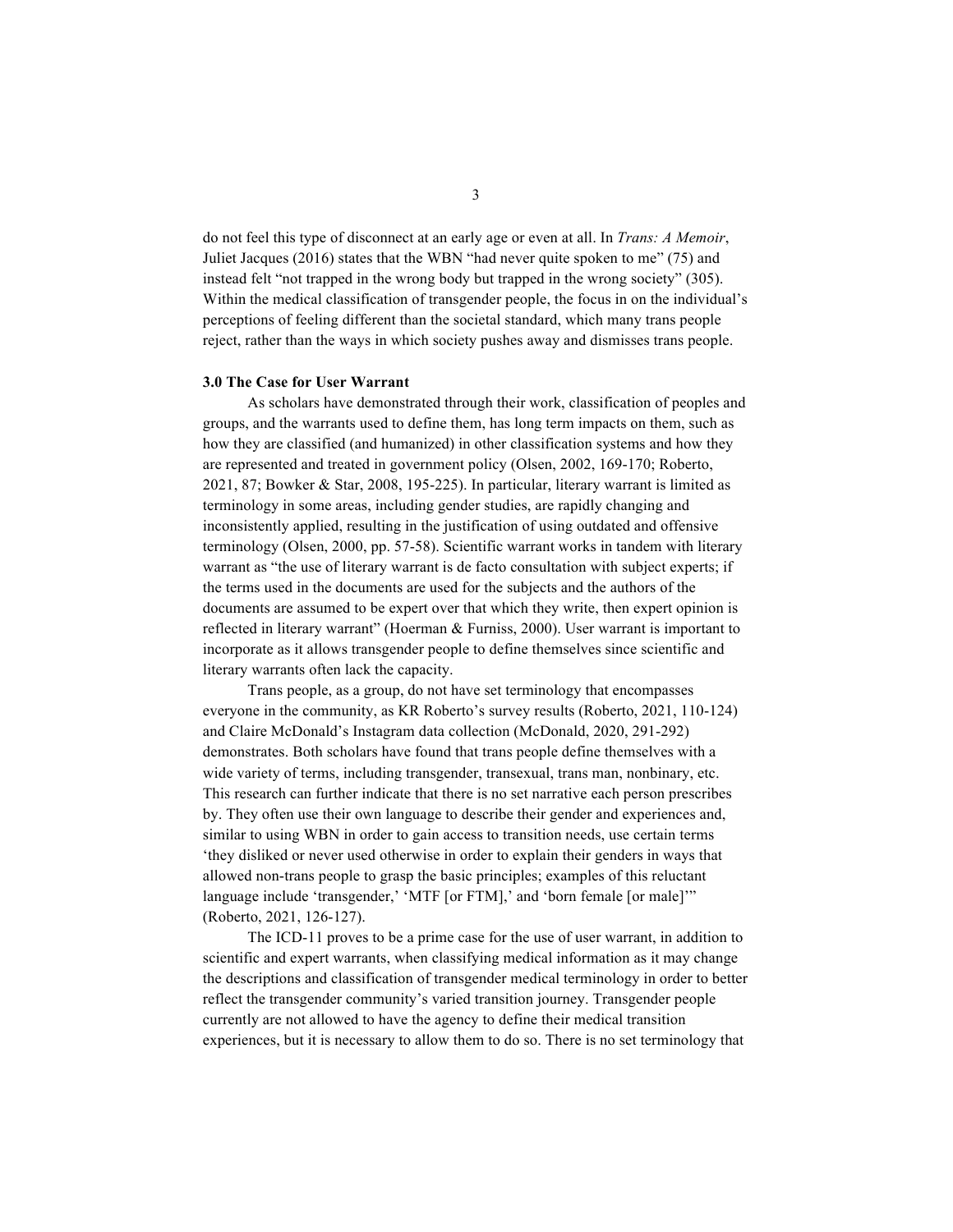defines the trans community and every transition is unique in its process and reasoning. The current classification excludes a significant portion of the community in its focus on the WBN. While trans people have historically used that narrative to gain access to medical procedures, they should not have to lie in order to obtain life saving medicine and surgery. Furthermore, this narrative may influence clinicians' perceptions of trans people and their medical needs as it sets up the expectation of what procedures a trans person should have to go through in order to "really" be the gender they are, even if it is not desired, through the implication that a person will want or need to "fix" the "wrong body" they are in. A lack of desire for any one of these procedures, whether because of personal preference, finances, or health risks, could lead to the denial of desired medical procedures, which in turn can lead to the inability to change government documents to reflect a transgender person's true gender. The use of user warrant would help better reflect other portions of the trans community who do not subscribe to the WBN and create a more inclusive and easily accessible approach to medical transitioning.

#### **4.0 Future Research**

The new revisions to the ICD in the 11th edition requires further investigation to determine its impact. Reclassification and new descriptions of transgender medicine within the ICD similarly would impact policy regarding transition related medical services as well as ease of access. Research can be conducted to analyze the impact of the revisions on government policy, particularly in a time where numerous anti-trans bills targeting trans health are being presented in legislation throughout the USA; gender marker change policy, as many of these policies point to a vague "transisition related" surgery as a requirement; heath insurance coverage policies; and clinicians' perspectives on their transgender patients, their transition, and how easily trans people are able to obtain their desired procedures as a result.

#### **5.0 Conclusion**

Transgender individuals often face a personal and unique journey when medically transitioning. The language they use to describe themselves and their journey varies based on individual preference as the community is not monolithic. Because of this, the ICD faces the difficult task of classifying individuals who may not fit their description or even wholly reject it. The inclusion of transgender voices and opinions through the use of user warrant on revisions relating to transgender medicine may more accurately define how large portions of the community view themselves and medical journey. This would more broadly encompass others within the trans community whose experiences do not align with the WBN, giving more agency to the community within the health fields.With future research, it may also show to greatly improve clinician perspectives on trans patients, improving transgender patient-provider relationships,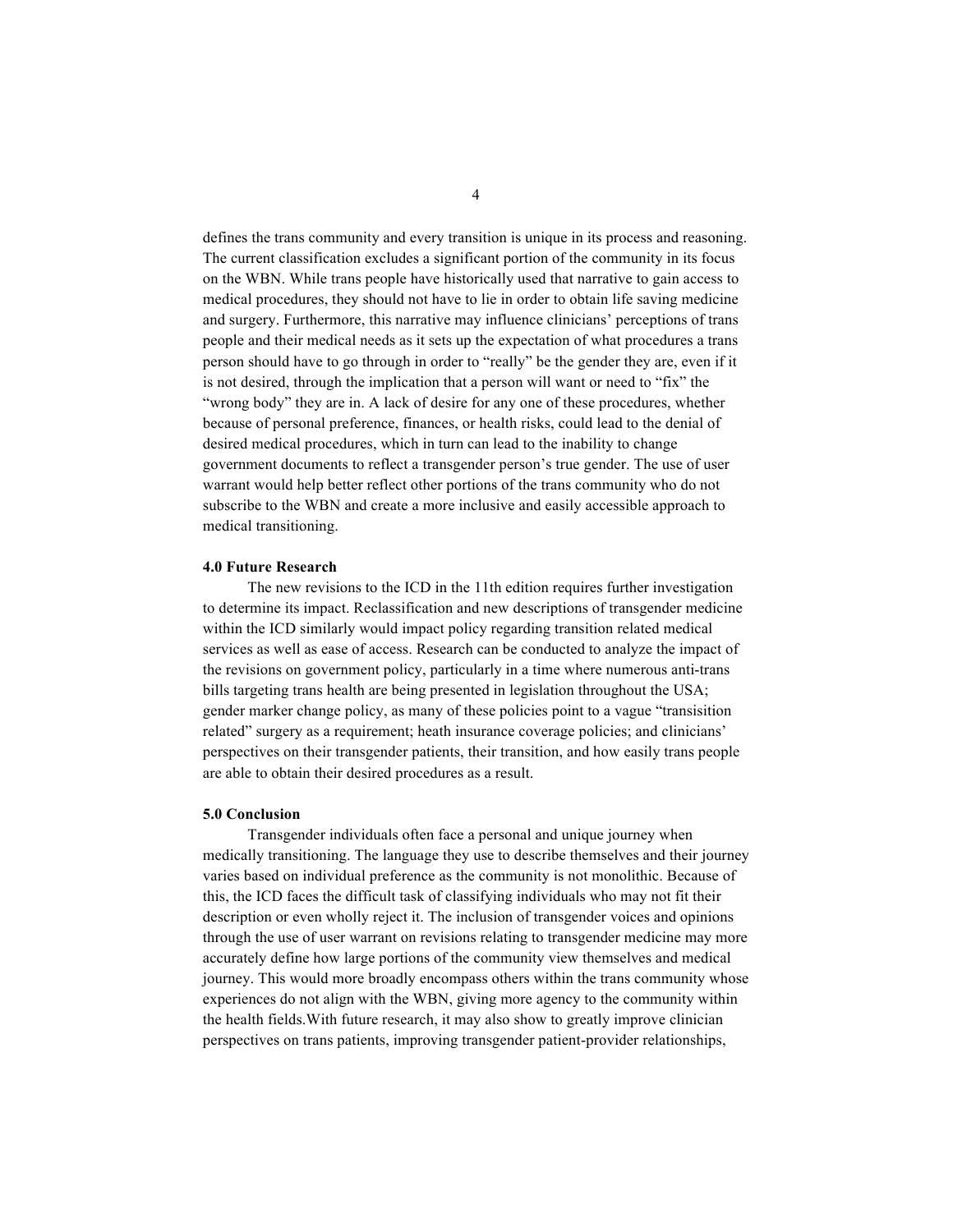and more trans-accepting, clearer policies within government and health insraunce coverage.

# **References**

- Bowker, G. C., & Star, S. L. (2008). Sorting Things Out: Classification and its Consequences. MIT Press.
- Hoerman, H. L., & Furniss, K. A. (2000). Turning practice into Principles: A comparison of The IFLAPrinciples underlying subject Heading Languages (SHLs)and the principles UNDERLYING theLibrary of Congress Subject HeadingsSystem. Cataloging & Classification Quarterly, 29(1-2), 31–52. https://doi.org/10.1300/j104v29n01\_03
- Hughes, L. (2018). Wronging the Right-Body Narrative: On the Universality of Gender Uncertainty. In O. Gozlan (Ed.), Current Critical Debates in the Field of Transsexual Studies: In Transition (pp. 181–193). essay, Routledge.

Jacques, J. (2016). Trans: A Memoir. Verso Books.

- McDonald, C. (2020). Call Us by Our Name(s): Shifting Representations of the Transgender Community in Classificatory Practice. Knowledge Organization at the Interface, 17, 284–292. https://doi.org/10.5771/9783956507762-284
- Olson, H. A. (2000). Difference, Culture and Change: The Untapped Potential of LCSH. Cataloging & Classification Quarterly, 29 (1-2), 53–71. https://doi.org/10.1300/j104v29n01\_04
- Olson, H. A. (2002). The Power to Name: Locating the Limits of Subject Representation in Libraries. Springer.
- Roberto, K. R. (2021). Description is a Drag (and Vice Versa): Classifying Trans Identities (dissertation).
- World Health Organization. (n.d.). Groups that were involved in ICD-11 Revision Process. World Health Organization. https://www.who.int/standards/classifications/classification-of-diseases/groupsthat-were-involved-in-icd-11-revision-process.
- World Health Organization. (2018). ICD-11-MMS Joint Task Force (JTF) 2018. Retrieved from https://www.who.int/docs/defaultsource/classification/icd/icd11/jtflop3952e7c3650d4f348f1a8edb63e36d26.pdf?sfvrsn=d25fa8d1\_0
- World Health Organization. (2018). International classification of diseases for mortality and morbidity statistics (11th Revision). https://icd.who.int/browse11/l-m/en
- World Health Organization. (n.d.). International Statistical Classification of Diseases and Related Health Problems (ICD). World Health Organization. https://www.who.int/standards/classifications/classification-of-diseases